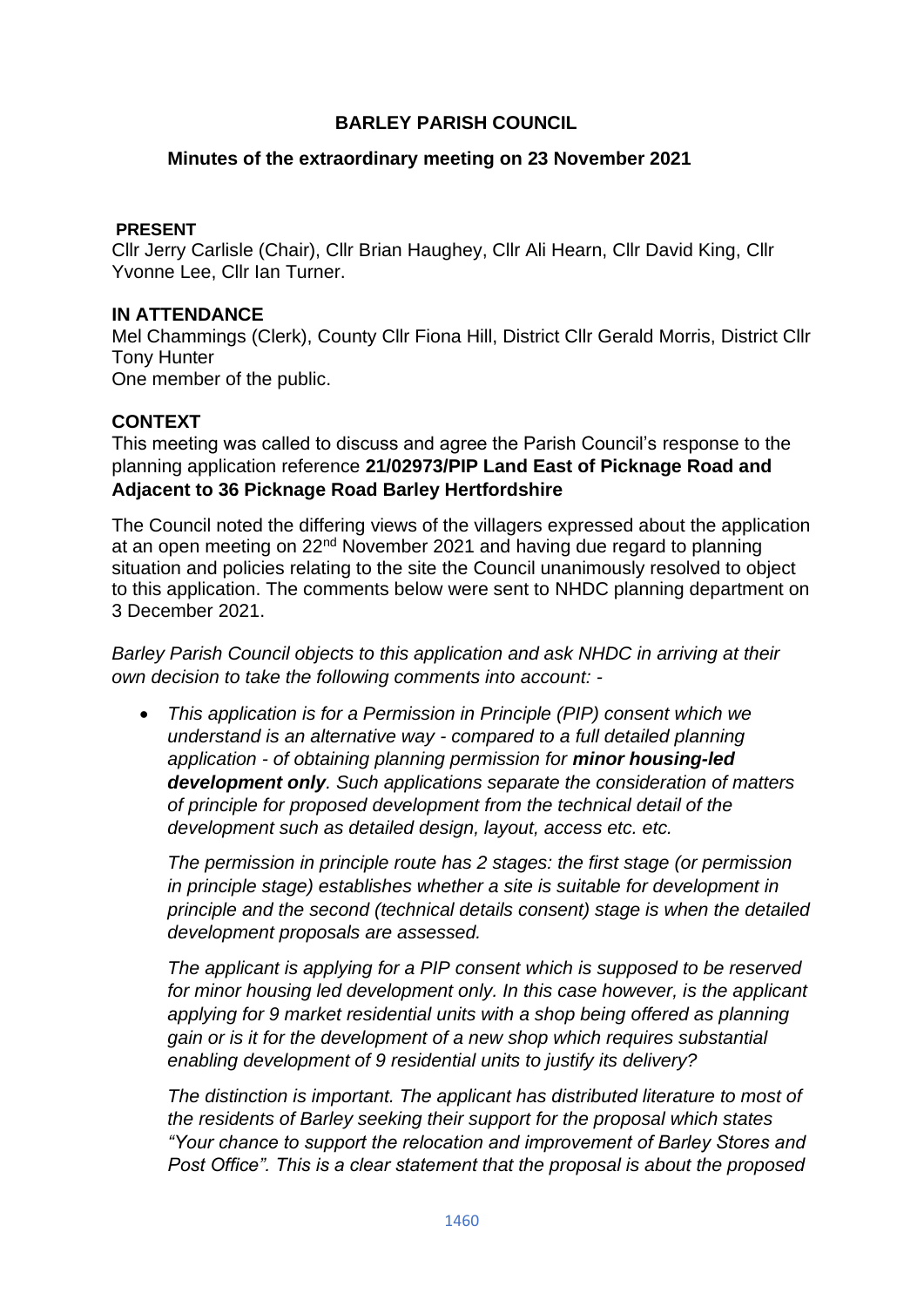*relocation of the shop – Barley Stores and Post Office – and only incidentally the provision of 9 residential units. On this basis a PIP application is not the right application, and it should fail automatically.*

• *The site identified for development in this application falls outside the defined village boundary for Barley of not only the current NHDC Local Plan No 2 with Alterations but also of the Emerging Local Plan. Policy SP2 of the Emerging Local Plan directs that development within Cat A villages, of which Barley is one, will be allowed but only within the defined settlement boundaries.*

*NHDC's housing provision has been the subject of several recent planning appeals and in all instances the inspectors have been satisfied with the provision and not considered it to be failing such that exceptions should be made to policy.*

*The planning policies of the Emerging Local Plan all direct that development in Cat A villages should be restricted to within the defined settlement boundaries.*

- *When the site allocations for housing in Barley were being considered by NHDC for inclusion in the new local plan various sites on Picknage Road were put forward by the landowner, including land of which the site in this application forms part, between 2008 and 2013. BPC opposed this site being included in the new local plan as suitable for development and in the studies undertaken by NHDC all the sites including this one were discounted as development in this location would:* 
	- o *Not protect and enhance the landscape*
	- o *Would change the character of the edge of the village*
	- o *Not enhance the historic environment*
	- o *Not meet sustainability criteria*
	- o *Compromise protected species located close by*

*It is clear from NHDC's policies that development could only be considered in this location if an applicant were able to prove exceptional circumstances. In the opinion of BPC, the applicant has failed to do so.*

- *The whole of the frontage to and part of the site lies within the Barley Conservation Area and the proposal would cause significant harm to the Conservation Area where development proposals should maintain or enhance the character of the Area which this proposal would clearly fail to do.*
- *Barley Parish Council unequivocally supports the village shop and the contribution it makes to our community. It is a highly valued village amenity. We recognise and understand the comments made by the current tenant and his desire to be able to expand and acknowledge the points he makes in his letter dated 29th April 2021 to the Parish Council which forms part of this application.*

*However, after careful consideration BPC has unanimously concluded that they cannot support this application:*